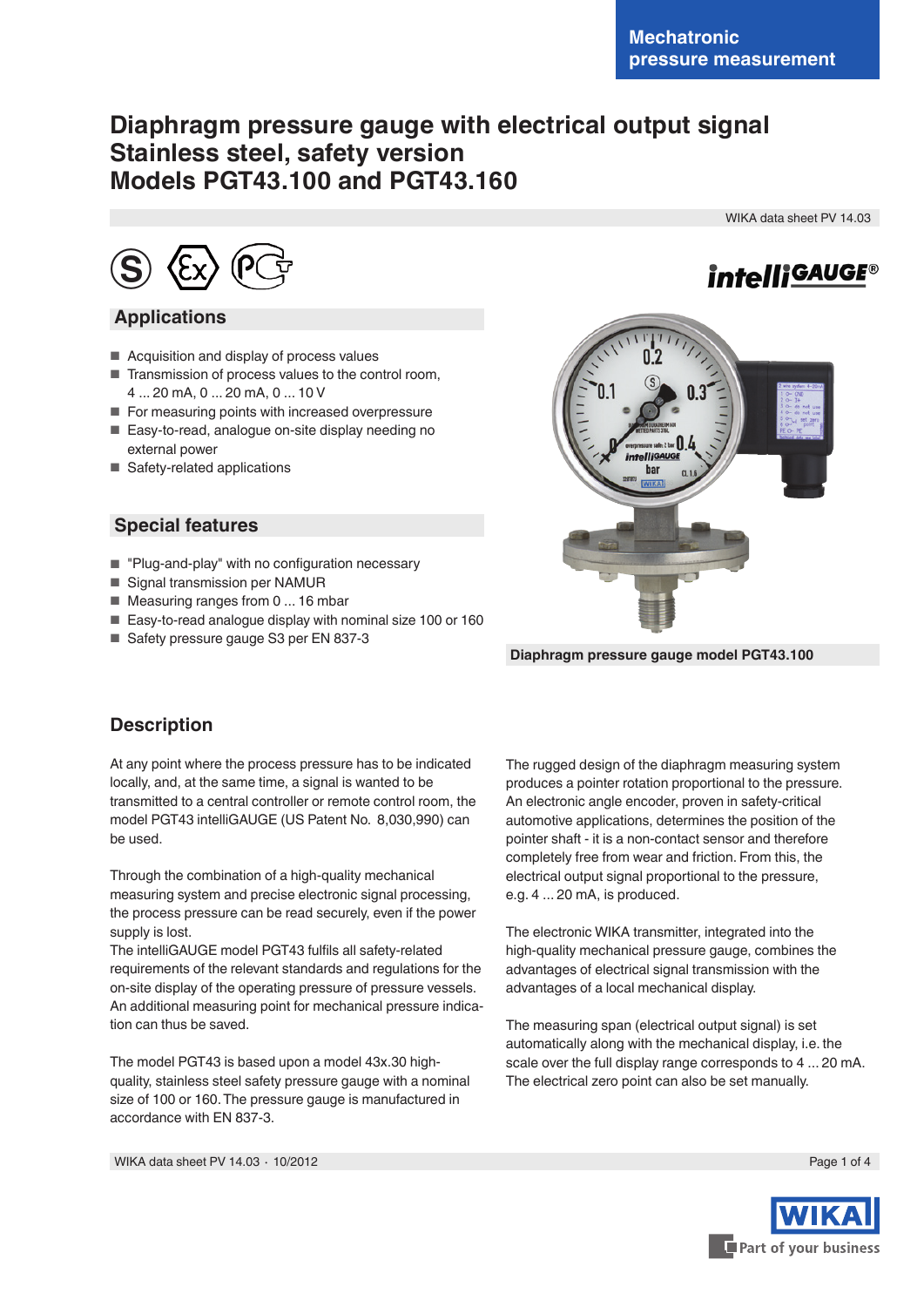## **Standard version**

## **Nominal size in mm**

100, 160

#### **Accuracy class**

1.6

#### **Scale ranges**

0 ... 16 mbar to 0 ... 250 mbar (flange Ø 160 mm) 0 ... 400 mbar to 0 ... 25 bar (flange Ø 100 mm) or all other equivalent vacuum or combined pressure and vacuum ranges

#### **Process connection with lower measuring flange**

Stainless steel 316L Lower mount (LM) G  $\frac{1}{2}$  B (male), 22 mm flats

#### **Pressure element**

≤ 0.25 bar: Stainless steel 316L > 0.25 bar: NiCr-alloy (Inconel)

**Sealing towards the pressure chamber** FPM/FKM

#### **Movement**

Brass

#### **Dial**

Aluminium, white, black lettering

#### **Pointer**

Adjustable pointer, black aluminium

#### **Case with upper measuring flange**

Stainless steel, with solid baffle wall (Solidfront) and blow-out back, scale ranges  $\leq 0$  ... 16 bar with compensating valve to vent case, ingress protection IP 54

**Window**

Laminated safety glass

#### **Bezel ring**

Cam ring (bayonet type), stainless steel

## **Options**

- Other process connection
- Sealings (model 910.17, see data sheet AC 09.08)
- Overpressure safety: 10 x full scale value, however max. 40 bar
- Vacuum safe up to -1 bar
- Max. medium temperature +200 °C
- Higher indication accuracy, class 1.0
- Output signal 0 ... 20 mA, 0 ... 10 V
- Open connecting flanges per DIN/ASME from DN 15 to DN 80 (preferred nominal widths DN 25 and 50 or DN 1" and 2"; see data sheet IN 00.10)
- Wetted parts lined/coated with special materials such as PTFE, Hastelloy, Monel, nickel, tantalum, titanium, silver (accuracy class 2.5)
- Filling liquid silicone M50
- Version per ATEX Ex II 2G Ex ia IIC T4 / T5 / T6
- Gost standard approval
- Window in polycarbonate (max. ambient temperature 80 °C)
- Switch contacts (see data sheet AC 08.01)

#### **Cable connection**

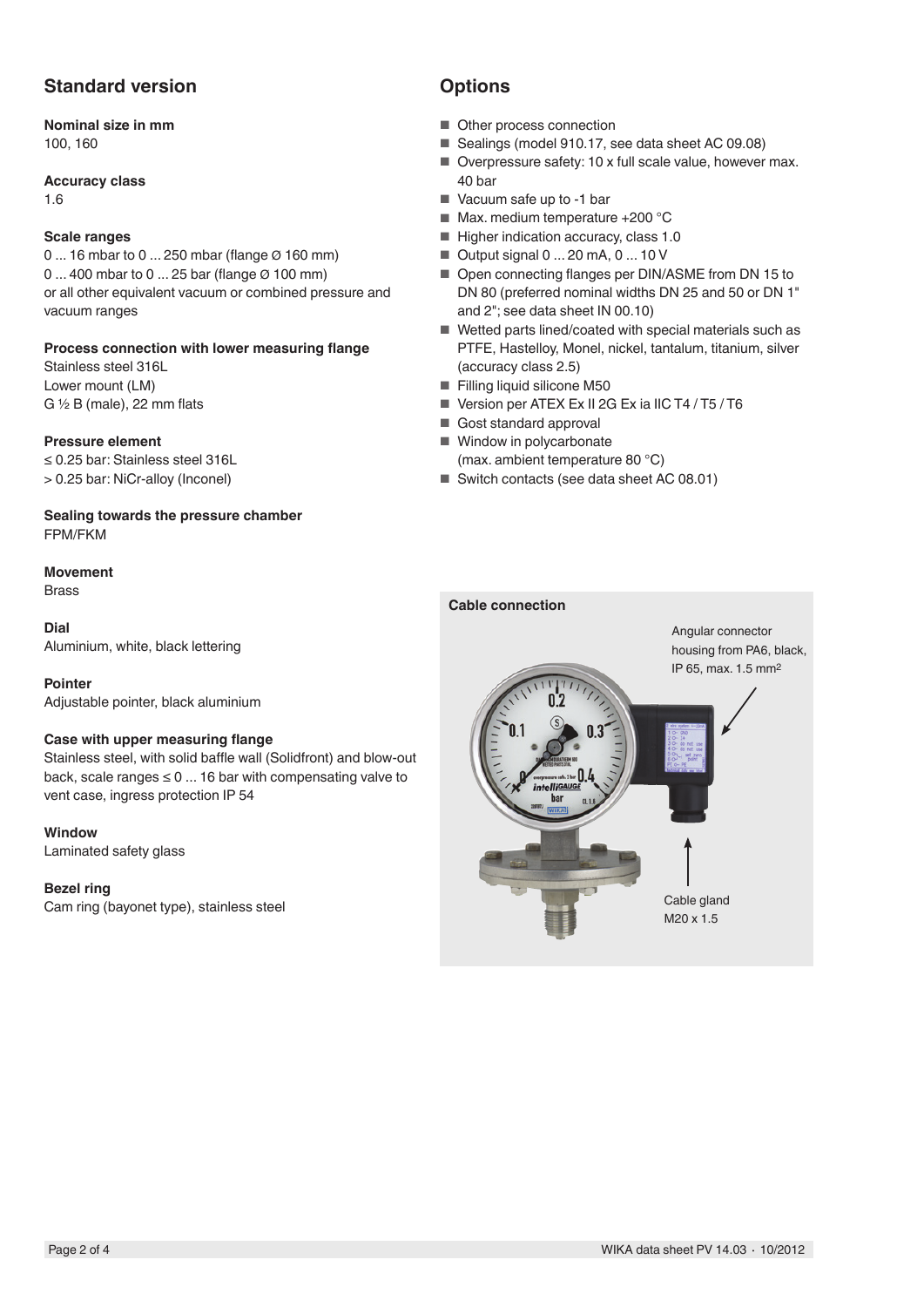| <b>Specifications</b>                                     |                 | intelliGAUGE models PGT43.100, PGT43.160                                                      |  |  |  |  |  |  |  |
|-----------------------------------------------------------|-----------------|-----------------------------------------------------------------------------------------------|--|--|--|--|--|--|--|
| <b>Electrical data</b>                                    |                 |                                                                                               |  |  |  |  |  |  |  |
| Power supply U <sub>B</sub>                               | DC <sub>V</sub> | $12 < U_B \le 30$ (min. 14 with Ex version)                                                   |  |  |  |  |  |  |  |
| Influence of power supply                                 | % FS/10 V       | $\leq 0.1$                                                                                    |  |  |  |  |  |  |  |
| Permissible residual ripple                               | $%$ SS          | $\leq 10$                                                                                     |  |  |  |  |  |  |  |
| Output signal                                             | Variant 1       | 4  20 mA, 2-wire, passive, per NAMUR NE 43                                                    |  |  |  |  |  |  |  |
|                                                           | Variant 2       | 4  20 mA, per ATEX Ex II 2G Ex ia IIC T4 / T5 / T6                                            |  |  |  |  |  |  |  |
|                                                           | Variant 3       | 0  20 mA, 3-wire                                                                              |  |  |  |  |  |  |  |
|                                                           | Variant 4       | 0  10 V, 3-wire                                                                               |  |  |  |  |  |  |  |
| Permissible max. load R <sub>A</sub><br>for variant 1 - 3 |                 | $R_A \leq (U_B - 12 V)/0.02 A$ with $R_A$ in Ohm and $U_B$ in Volt, however max. 600 $\Omega$ |  |  |  |  |  |  |  |
| Effect of load (variant 1 - 3)                            | %FS             | $\leq 0.1$                                                                                    |  |  |  |  |  |  |  |
| Electrical zero point                                     |                 | through a jumper across terminals 5 and 6 (see operating instructions)                        |  |  |  |  |  |  |  |
| Long-term stability of electronics                        | $%$ FS/a        | < 0.3                                                                                         |  |  |  |  |  |  |  |
| Electr. output signal                                     |                 | $\leq$ 1 % of the measuring span                                                              |  |  |  |  |  |  |  |
| Linearity                                                 | % of span       | $\leq$ 1.0 % (terminal method)                                                                |  |  |  |  |  |  |  |
| Safety-related maximum values                             |                 | Ex version                                                                                    |  |  |  |  |  |  |  |
| Power supply U <sub>i</sub>                               | DC V            | max. 30                                                                                       |  |  |  |  |  |  |  |
| $\blacksquare$ Short circuit rating $I_i$                 | mA              | max. 100                                                                                      |  |  |  |  |  |  |  |
| Power P <sub>i</sub><br><b>In the case</b>                | W               | max. 1                                                                                        |  |  |  |  |  |  |  |
| Internal capacitance Ci                                   | nF              | 12                                                                                            |  |  |  |  |  |  |  |
| Internal inductance Li                                    | mH              | negligible                                                                                    |  |  |  |  |  |  |  |
| Electrical connection                                     |                 | via angular connector, 180 ° rotatable, wire protection, cable gland M20 x 1.5, incl.         |  |  |  |  |  |  |  |
|                                                           |                 | strain relief, connection cable: Outer diameter 7  13 mm, conductor cross-section             |  |  |  |  |  |  |  |
|                                                           |                 | 0.14  1.5 mm <sup>2</sup> , temperature resistance up to 60 °C                                |  |  |  |  |  |  |  |
| Wiring protection                                         |                 | IP 54 per EN 60529 / IEC 529, filled IP 65                                                    |  |  |  |  |  |  |  |
| Assignment of terminals,                                  |                 | Earth, connected                                                                              |  |  |  |  |  |  |  |
| 2-wire (variant 1 and 2) $1$ )                            |                 | to case $2)$                                                                                  |  |  |  |  |  |  |  |
|                                                           |                 | Terminals 3, 4, 5 and 6: Only for internal<br>$UB + / Sig$<br>use                             |  |  |  |  |  |  |  |
|                                                           |                 | $\circledast$                                                                                 |  |  |  |  |  |  |  |
|                                                           |                 | 2) This connection must not be used<br>for equipotential bonding. The                         |  |  |  |  |  |  |  |
|                                                           |                 | instrument must be incorporated in the                                                        |  |  |  |  |  |  |  |
| 1) For 3-wire connection see operating<br>instructions    |                 | equipotential bonding via the process<br>$+0$ V/Sig-<br>connection.                           |  |  |  |  |  |  |  |

## **Mechanical data**

| Mechanical design             |             | Safety pressure gauge S3 with solid baffle wall following EN 837-1                             |
|-------------------------------|-------------|------------------------------------------------------------------------------------------------|
| <b>Display</b>                |             | Nominal size 100 or 160                                                                        |
| Scale ranges                  |             |                                                                                                |
| Flange $\varnothing$ 160 mm   |             | 0  16 mbar to 0  250 mbar                                                                      |
| Flange $\varnothing$ 100 mm   |             | 0  400 mbar to 0  25 bar                                                                       |
| Process connection            |             | G 1/2 B (male) (others as options)                                                             |
| Damping options               |             |                                                                                                |
| For dynam. pressure load      |             | Restrictor in the pressure channel                                                             |
| For vibration                 |             | Liquid filling of the case                                                                     |
| <b>Operating limits</b>       |             | Overload resistance to EN 837-3                                                                |
| Pressure limitation           |             |                                                                                                |
| ■ Steady                      |             | Full scale value                                                                               |
| Fluctuating                   |             | 0.9 x full scale value                                                                         |
| Short time                    |             | 5 x full scale value, however max. 40 bar                                                      |
|                               |             | The recommendations for the use of mechanical pressure measuring systems in                    |
|                               |             | accordance with EN 837-2 must be observed                                                      |
| Accuracy                      |             |                                                                                                |
| Mechanical display            |             | $\leq$ 1.6 % of measuring span (class 1.6 per EN 837-3)                                        |
| Permissible temperature range |             |                                                                                                |
| Medium                        | $^{\circ}C$ | $-20+100$                                                                                      |
| Ambient                       | $^{\circ}C$ | -20  +60 (with window in polycarbonate max. 80 $^{\circ}$ C)                                   |
| Temperature effect            | %/10 K      | max. ±0.8 of full scale value (when the temperature deviates from 20 °C reference temperature) |
| Case ingress protection       |             | IP 54 per EN 60529 / IEC 529 (with liquid filling IP 65)                                       |